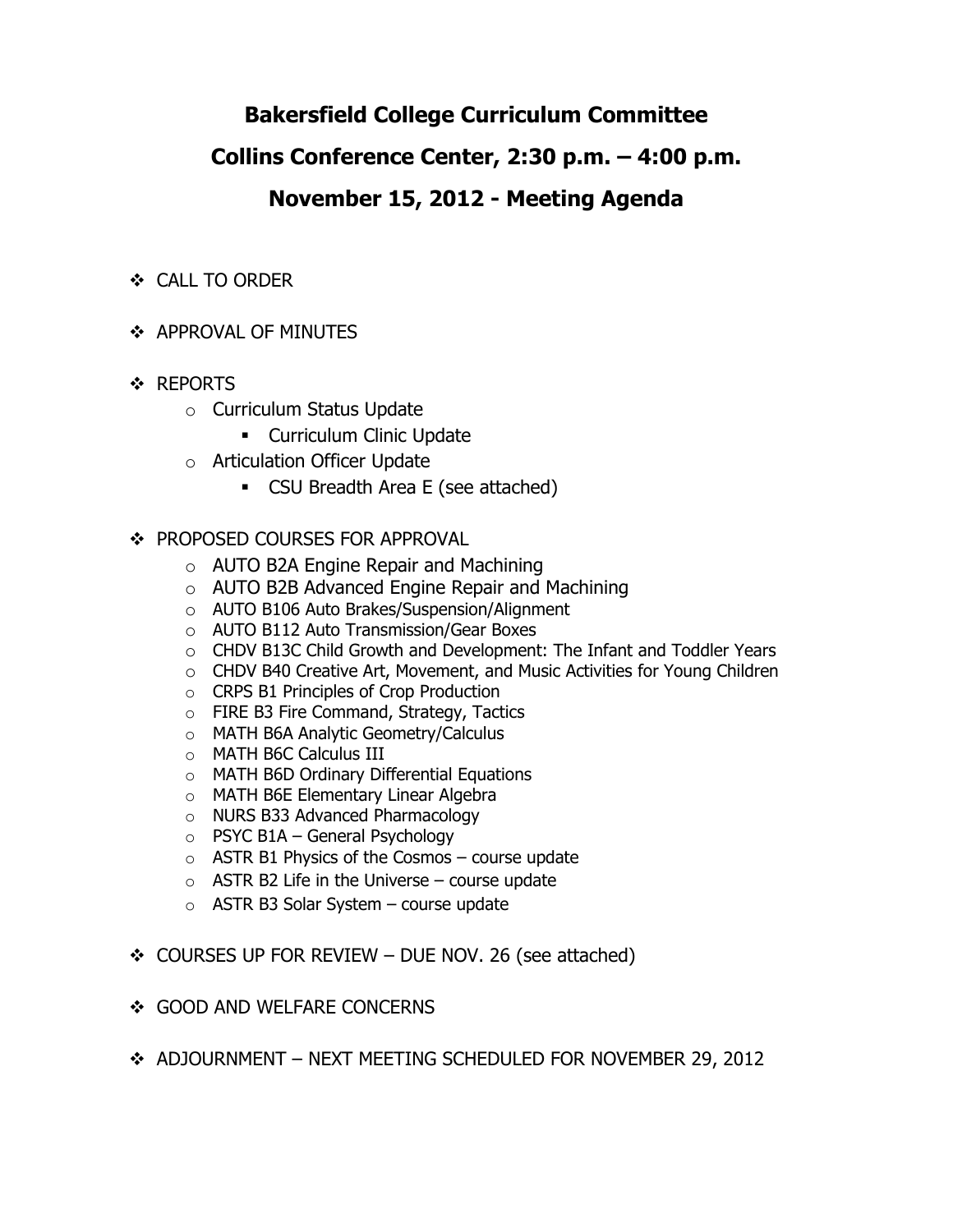### Bakersfield College Curriculum Committee Proposal

CSU Executive Order 1036 encourages campuses to use evidence of military training to satisfy Area E of the California State University General Education Breath. Typically this evidence is the completion of basic training as listed on a veteran's discharge papers, form DD-214. This proposal is to follow the lead of the CSU campuses that have all elected to honor GE Breadth transfer certifications that clear Area E Lifelong Learning with a DD-214 for Bakersfield College student veterans.

I propose that Bakersfield College Curriculum Committee recommend to Bakersfield College Administration that BC will use an approved veteran's DD-214 to clear Area E of the CSU GE Breadth Area E Lifelong Long Learning.

Sue Granger-Dickson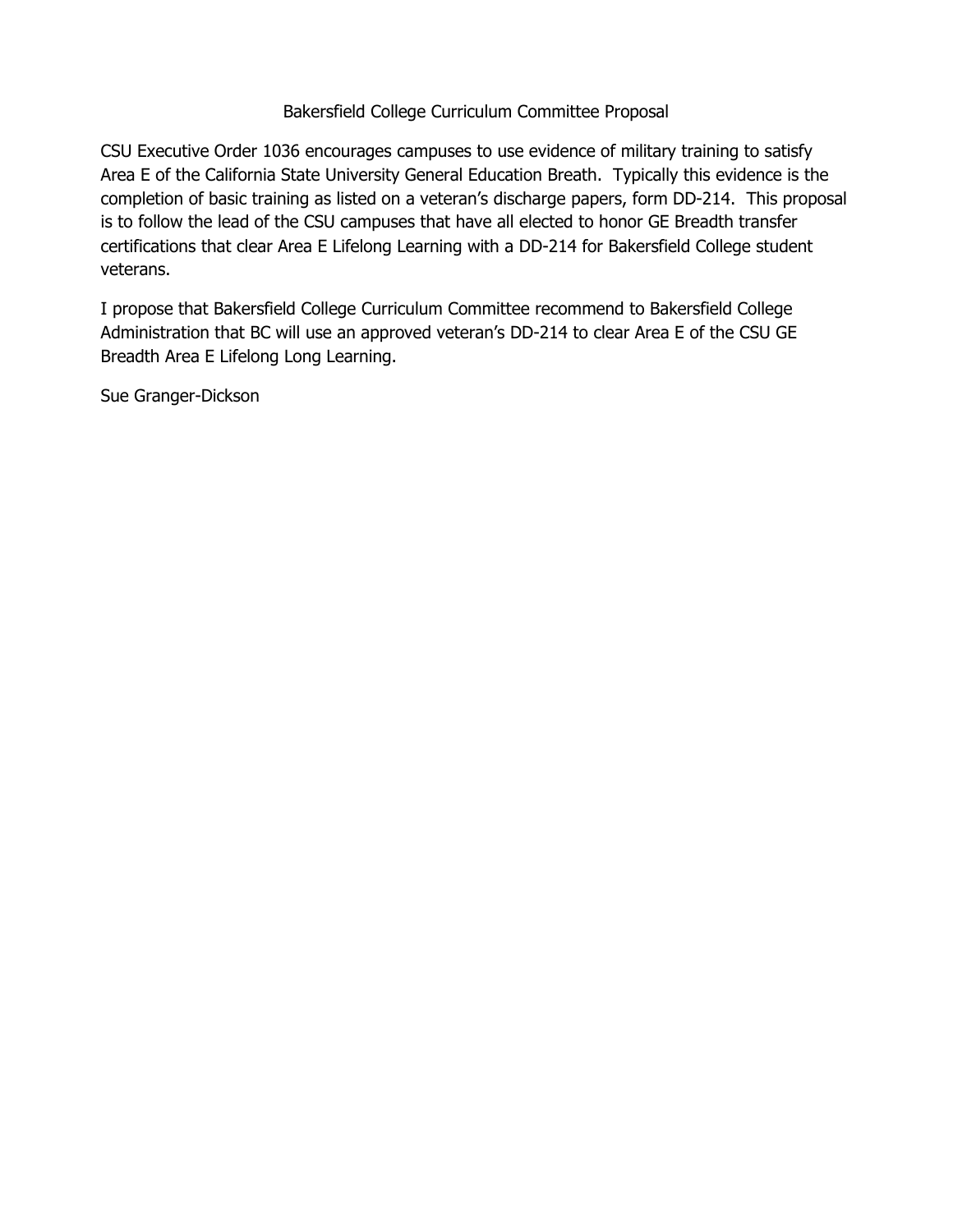## **Reviewed Courses by Team A & B on 9/20 Agenda received 10/15 deadline:**

ANSC B11 Livestock Selection/Evaluation – removed from queue on 11/13 ANSC B82 Anatomy and Physiology of Domestic Animals – removed from queue on 11/13 MATH B4A Mathematics of Elementary School Teaching – removed from queue on 11/13

#### **Reviewed Courses by Team A & B on 10/4 Agenda:**

AGBS B2 Agricultural Economics – removed from queue on 11/13 ANSC B86 Pharmacology for Veterinary – removed from queue on 11/13 ORNH B1 Introduction to Ornamental Horticulture – removed from queue on 11/13 COMS B2 Introduction to Computer Information Systems COMS B14 Introduction to Programming with Java COMS B35 OOP and Data Structures with C++ COMS B74B Web Design: HTML & XML COMS B75C Web Programming Development: PHP COMS B82 CompTIA Networking Technologies - Network+ COMS B96 Applied Linux COMS B93 Microsoft Active Directory Services COMS B101 Web Systems and Security HIST B20A African American History of the U.S. MUSC B22 Music Appreciation MUSC B27 History of Rock and Roll PHIL B10 Introduction to Ethics PHIL B37 Introduction to the World Religions THEA B1 Introduction to Acting THEA B12A Introduction to Shakespeare THEA B20 A Survey of Theatre & the Roots of Entertainment THEA B31 Introduction to Film Studies THEA B32 Contemporary Film Studies INDR B10 Introduction to Industrial Drawing and Graphics INDR B40 Parametric Modeling Fundamentals INDR B50 Process Piping EMTC B50 Emergency Medical Technician-1 EMTC B50R Emergency Medical Technician 1 RADT B2C Radiographic Anatomy and Positioning 3 RADT B4A Introduction to Clinical Education RADT B5 Radiation Physics RADT B7 Clinical Education 3

### **Reviewed Courses by Team A & B on 10/18 Agenda:**

ANSC B90 Emergency Medicine, Surgery/Nursing Procedures for Veterinary Technicians ANSC B92 Clinical Pathology/ Vet Technc ANSC B94 Caged Birds, Laboratory, and Exotic Animal Medicine ANSC B96 Radiology, Ultrasound, and Diagnostic Imaging for Veterinary Technology ORNH B2 Fundamentals of Nursery Management and Plant Production ORNH B3 Landscape Installation and Maintenance ORNH B6 Ornamental Plant Identification - Ground Covers, Vines, and Dwarf Shrubs ORNH B8 Introduction to Landscape Design MUSC B21A History of Music MUSC B21B History of Music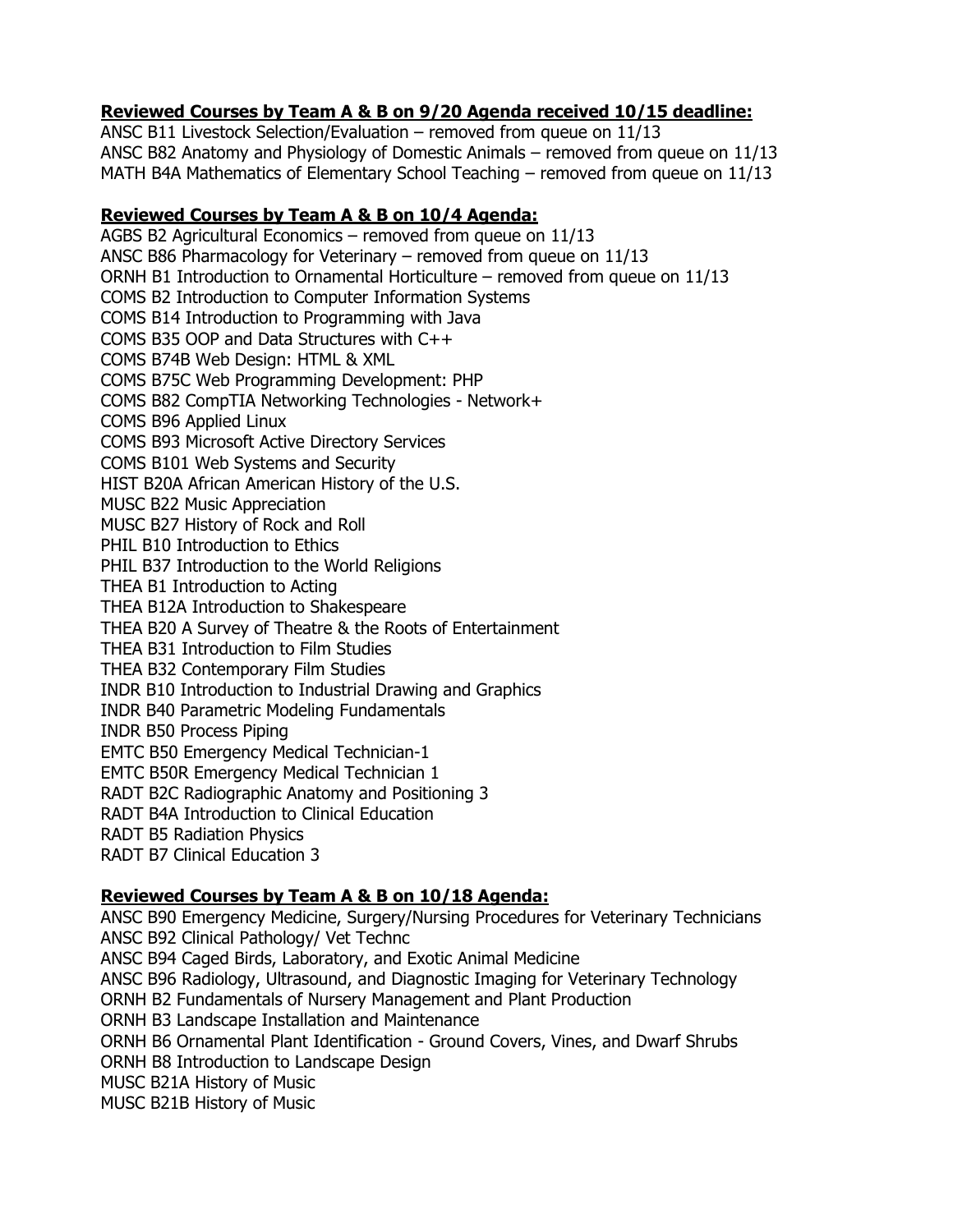MUSC B15A Ear Training/Sight Singing THEA B2A Elements of Acting THEA B2B Elements of Acting ENGL B1A Expository Composition ENGL B27 The Bible as Literature ENGL B50 Introduction to College Composition COMS B27 Intro to Assembly Language COMS B34 SQL and Database Systems Design COMS B100 Computer Hardware Diagnostics ENGR B36 Engineering Mechanics-Statics ENGR B45 Properties of Materials INDR B51 Electrical Design INDR B11 Introduction to Computer Aided Drafting and Design (CAD) INDR B20A Computer Aided Drafting and Design (CAD) INDR B20B Computer Aided Drafting and Design (CAD) RADT B1A Introduction to Radiologic Technology RADT B1B Patient Care RADT B4B Clinical Education 1 VNRS B1 Nursing Fundamentals VNRS B1G Gerontological Nursing VNRS B1LV Vocational Nursing Laboratory VNRS B31AB Basic Pharmacology VNRS B50B Advanced Pharmacology, Part B VNRS B95 Medical Surgical Nursing 4 VNRS B95LV Medical Surgical Nursing 4/Lab VNRS B96 Medical Surgical Nursing 5 VNRS B96LV Medical Surgical Nursing 5/Lab HIST B4B European Civilization HIST B15 Civilizations of the Middle East HIST B20B African American/U.S. HIST B33 Latin American History

#### **Reviewed Courses by Team A & B on 11/1 Agenda:**

CHEM B18 Elementary Organic Chemistry FDSV B51 Food and Nutrition Orientation FDSV B55F Fundamentals of Baking HIST B30A Early Chicano History HIST B30B History of Chicanos in the Southwest FIRE B2 Personal Fire Safety and Emergency Action FIRE B4 Fire Behavior and Combustion FIRE B25A Wildland Fire Behavior FIRE B50F Fire Management 2A-Organizational Development & Human Relations FIRE B51B Fire Command 1A FIRE B51C Fire Command 1B PHYS B4A Mathematics and Wave Motion MUSC B15B Ear Training and Sight Singing THEA B28 Technical Theatre Laboratory